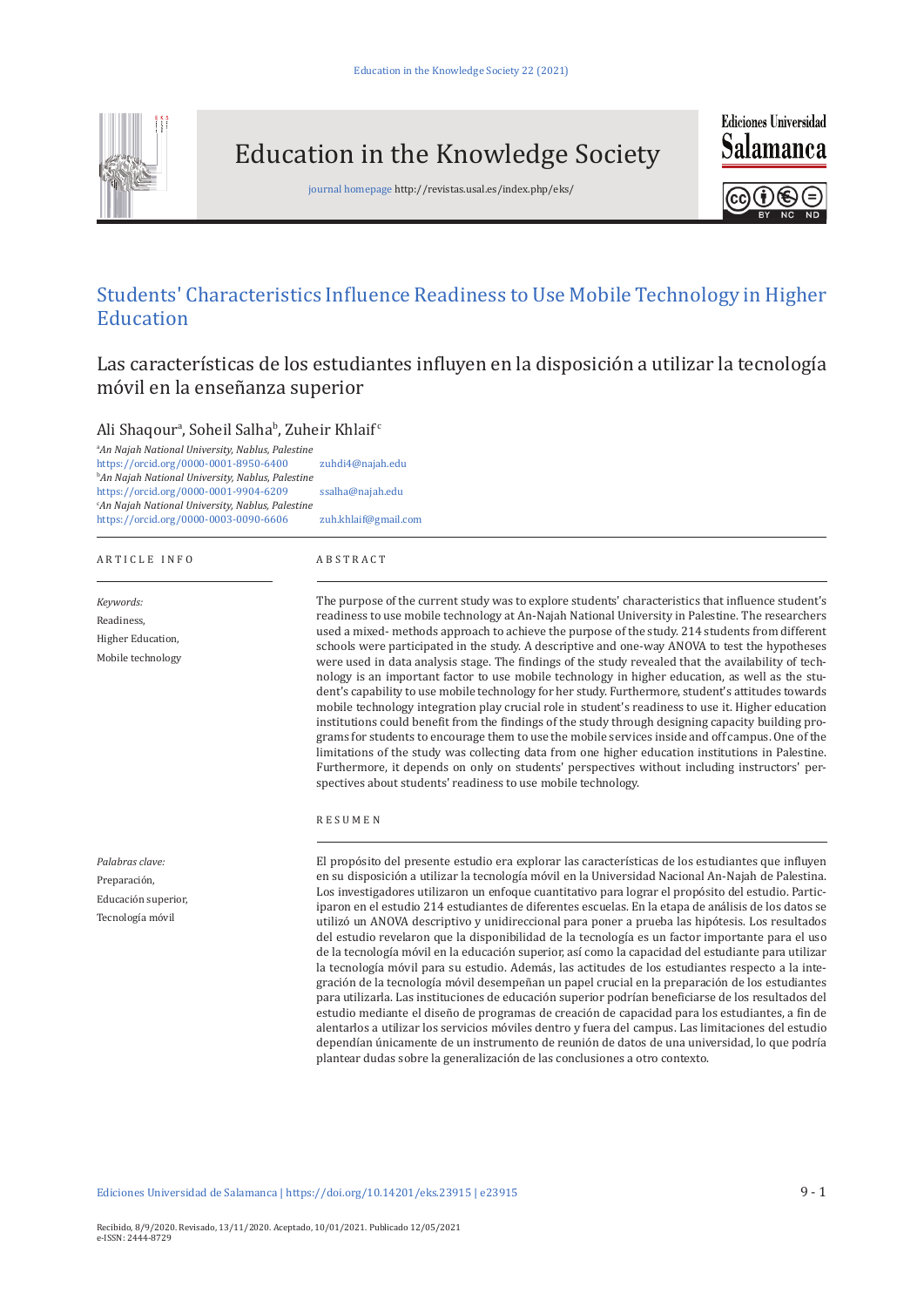#### **1. Introduction**

Globalization of all life spheres especially knowledge and economy necessitate rethinking of educational establishments practices in terms of quality education, continuing education, and equal opportunities. Such practices become the priority of decision makers both nationally and internationally with special interest to higher education sector which is the mainstream feeding the world of business. UNESCO which considers this sector the central to socio-economic development, and vital to competitiveness in an increasingly globalizing world, urged countries to work on inclusive and equitable quality education and lifelong principles guiding the Education 2030 Agenda (UNESCO, 2016). The Arab League Educational, Cultural and Scientific Organization (ALECSO) confirms that the transformation of the global economy from industrialization to a knowledge economy requires a whole different set of skills and competencies of the workforce. As current education systems in Arab countries are unable to cope with the contemporary changes of the global economy, ALECSO confirms that "… it is necessary to re-formulate education systems in accordance with the concepts and principles of the knowledge economy in order to be able to provide the student with the  $21<sup>st</sup>$  century skills and knowledge and apply them in their future careers. (p. 3)". Such skills and knowledge are extremely connected to information and communication technology (ICT) which become the basis of business in all walks of life.

Therefore, educational policymakers have been considering ICT as a vital component within their policies of educational reform for more than a couple of decades. This trend is informed by several international plans, strategies and reports like; The Millennium Development Goals Report of the United Nations (2015), World Summit on the Information Society (2003, 2005) and its action plan (2015), Education Development Plan in the Arab World (ALECSO, 2008). This interest in ICT stems from the role it plays in all walks of life. According to ALECSO (2008), education is the context which is mostly affected by ICT tools and application among other contexts through providing reliable means of communication, collaboration and interaction. In addition to accessibility to knowledge repositories and facilitation of instruction delivery and learning modes.

Huang and Yu (2019) have suggested that mobile computing devices in all their forms have not only been a viable platform to carry out various tasks, but also being rapidly improved in terms of usability, processing power and connectivity, and the flexibility advantage of mobile learning could be a key factor to help students to learn new knowledge. Students are the primary determinant of benefiting from such a sophisticated technology. Therefore, the aspects to decide the readiness of benefiting from ICT in educational institutions such as universities could represent students' readiness, and when explored explicitly, assist decision makers in informing their policies and plans of integrating new technologies in their universities. As mobile devices are becoming common in our daily life practices, they become the well noted agent of ICT.

#### *1.1. Purpose of the study*

The current study explores students' characteristics that influence their readiness to use mobile technology at An-Najah National University in Palestine. In addition, to measure their attitudes towards mobile technology.

#### *1.2. Problem statement*

Higher education institutions in different countries started adapting mobile technology in their educational system to assure the equity and quality of education (Crompton & Burke, 2018). One of these countries is Palestine which is located in the heart of the Middle East region. Higher education institutions in Palestine invested a huge budget for developing and maintaining infrastructure for mobile technology. Furthermore, some universities developed applications for students in order to facilitate accessing to different services such as enrolling in courses, sending assignments, and getting their grades (Shraim & Crompton, 2015). Despite these services, there is a lack of mobile technology integration in higher education for academic purposes. To the best of our knowledge, there is a lack of studies exploring students' readiness to use mobile technology for academic purposes in the Palestinian universities. Therefore, the purpose of the present study is to explore the factors influencing the students' readiness on individual levels to use mobile technology for academic purposes in higher education. The findings of the study could help the decision-makers in higher education institutions to develop a policy for assisting students to use mobile technology on campus.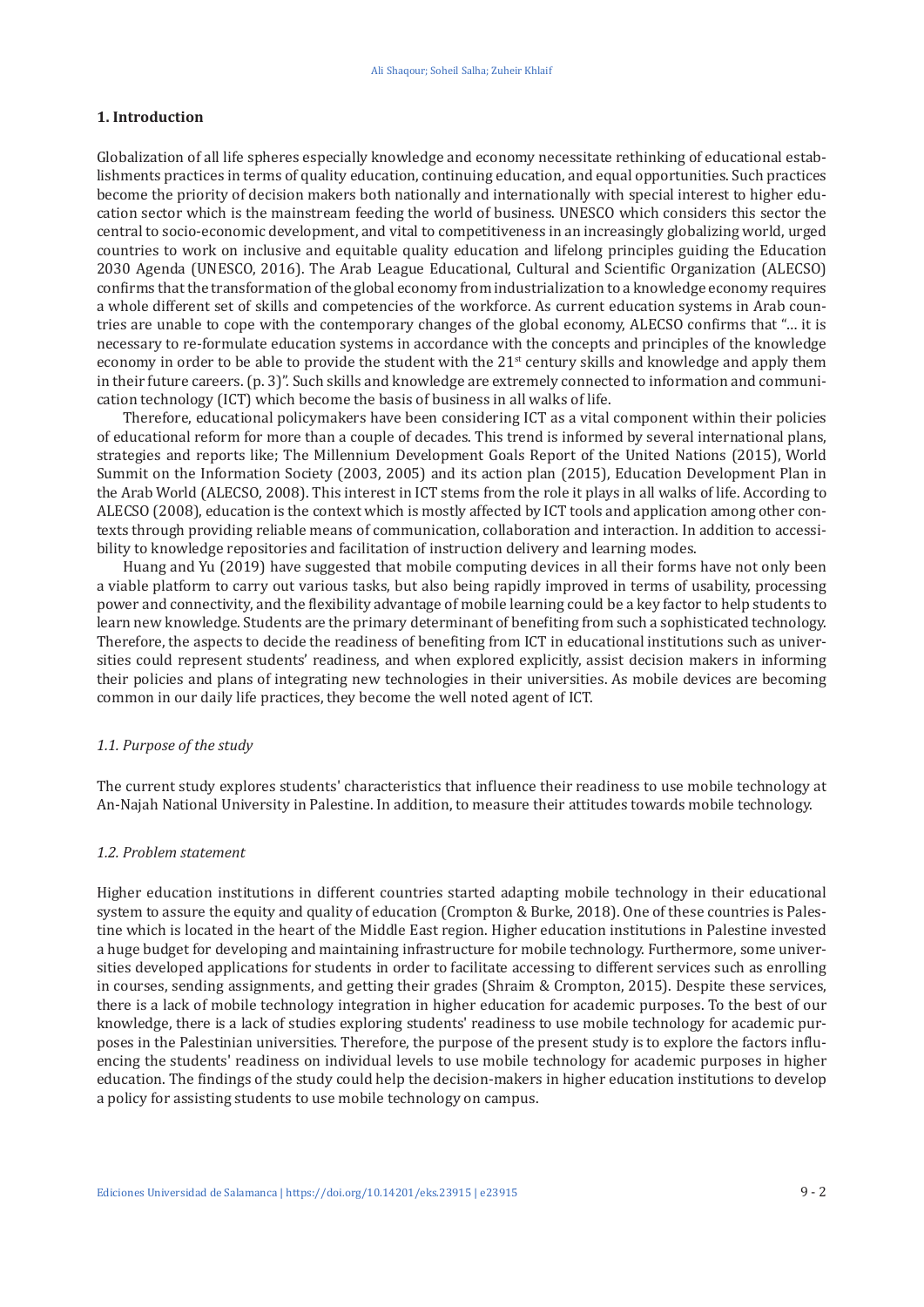#### *1.3. Contribution of the study*

Exploring students' characteristics that impact students' readiness for mobile technology integration might help the decision -makers at higher education institutions to be aware about students features and their needs to use mobile technology and which could help to improve the infrastructure and the services that meet students' needs at these universities. In addition, students will be aware about their needs to use mobile technology integration for their courses. Therefore, the study seeks to answer the following two research questions:

- 1. What is the students' readiness to use mobile technology at An-Najah National University?
- 2. Are there any statistical differences at  $(\alpha=0.05)$  in students' readiness to use mobile technology at An-Najah National University due to Gender?
- 3. Are there any statistical differences at  $(\alpha=0.05)$  in students' readiness to use mobile technology at An-Najah National University due to academic level?

# **2. Related studies**

Nowadays, mobile devices are one of the leading innovative technological tools of communications and are considered a part of the lives of the young generation including students (Shaqour, 2014). The advent of these devices is accelerating and enhancing the trends of integrating such devices in education which provide flexibility in the overall education system. The emergence and prevalence of mobile learning helps flexibility in delivering education, meeting learners' needs, and supporting learning activities without confining to physical locations or time (Huang, 2014). Salha et al. (2019) pointed out that technology integration enhanced learning in higher education institutions and consider as a strategic institutional policy. The findings of their study suggested to improve the technological tools and understanding in all educational levels.

Boticki et al. (2013) found that students are encouraged using mobile technology learning and they were motivated to use the devices and to communicate. Traxler et al. (2019) showed that the use of technology and social media improved the communication between learners and teachers. In addition, Ahmad (2019) pointed out that mobile phones were indispensable tools inside and outside the classroom environment even in hard economic and social conditions.

The potentiality of mobile devices stems from supporting different forms of education, "… four types of learning approaches can be supported by mobile devices, including individualized learning, situated learning, collaborative learning, and informal learning" Cheon et al., 2012; pp. 1059–1061). According to Huang and Yu (2019), several researchers have revealed that flexibility advantages of mobile learning could play a key role in facilitating learners not only to adopt mobile learning, but also to acquire knowledge anytime and anywhere. Mobile devices, such as mobile phones provide teachers and students with the benefits traditionally found in 1:1 computing and more. Moreover, Sharples et al., (2009) pointed out a major opportunity of mobile learning which is to "support a person through a lifetime of learning, providing young children with tools to capture and organize their everyday experiences, to create and share images of their world and to probe and explore their surroundings".

In order to benefit from the potential of these devices, efforts from the educational institution should be made informed by its students' capabilities and readiness. These efforts which are considered as facilitating conditions, according to Mutlu (2017), are measured as direct determinants of behavioural intention and use behaviour of innovations which affect both aspects. They are the degree of belief in the fact that individual's organizational and technical infrastructure system is available/ready to support the use of innovation (Mutlu, 2017).

Sánchez-Prieto et al. (2019), explained the main two groups of factors that prevent instructors from incorporating a given technology in their teaching practice: external barriers, relate to availability of resources, i.e., equipment, training, time, technical support and content, and internal barriers related to how instructors regard their own teaching practices and the specific technology which are associated with motivational aspects, teaching styles or social influence.

Huang (2014) indicated that "user perceptions and perceived acceptance of mobile learning by students can provide information needed by universities and educators to make better decisions regarding mobile learning implementation. In their study, Ibrahim et al. (2016) found a relationship between the qualities of technical systems (usability, fast response, security system, multiple functions, user interface etc.), which are provided by the institution, that influence the choice of mobile learning applications. In addition, these factors also affect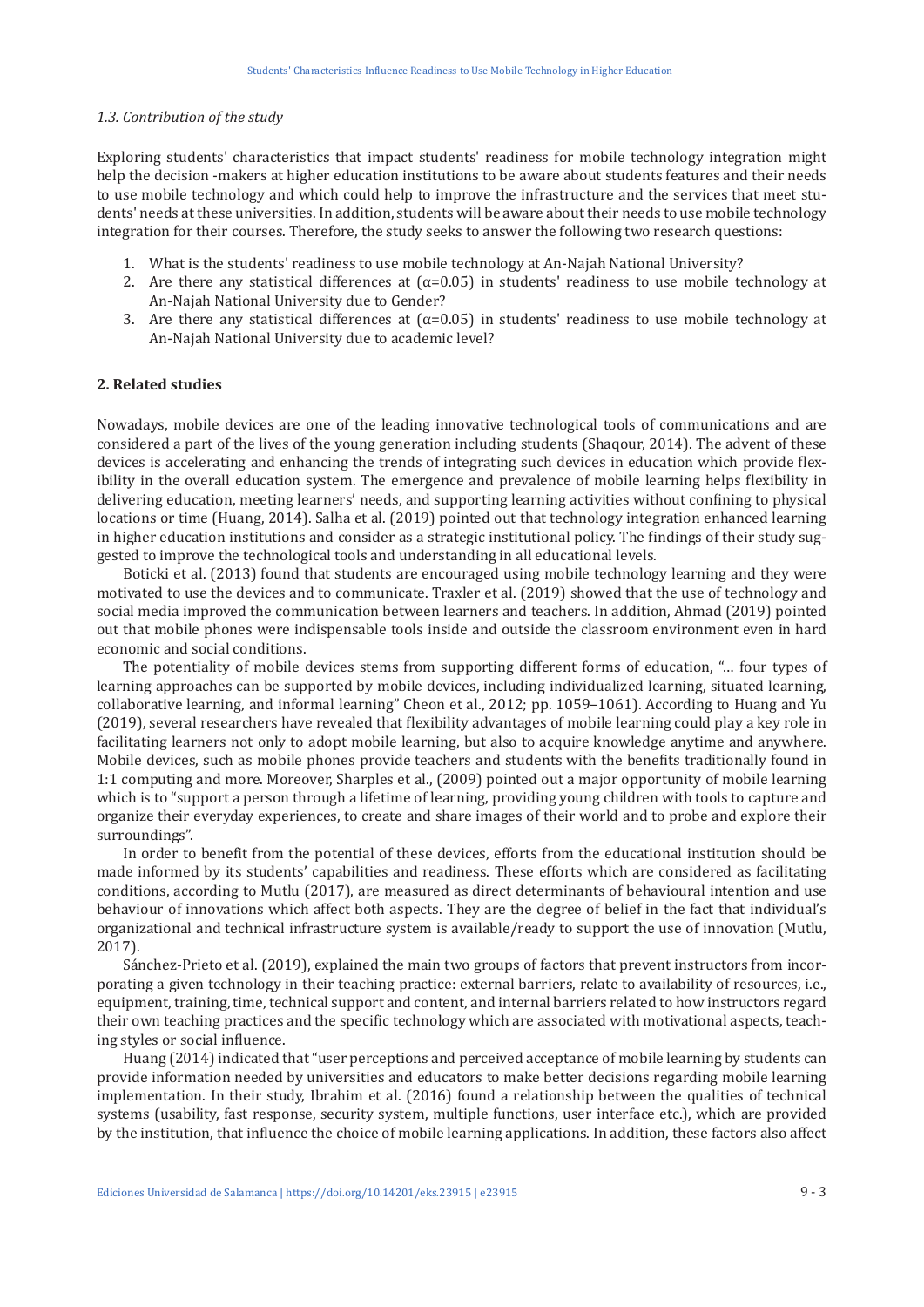students' satisfaction of the technical aspects. Some researchers indicated that quality technical aspect of mobile learning affects students' satisfaction and use of mobile learning (Affouneh et al., 2020; Ibrahim et al., 2016; Shaqour, 2014).

In spite of the communality of mobile devices among students, it is worth saying that their use is not informed by educational contexts. Although it is believed that the understanding of the drivers to motivate the use of new technologies could enhance the quality of learning process, allow students benefit their potential pedagogical and instructional uses (Briz-Ponce et al., 2017). Pedro et al. (2018) claimed that the majority of m-learning published research were in the context of informal education lacking the perceptions and attitudes of teachers. They added; it is curious that apparently only a few studies report the results of the use of these devices in the context of class-activities such as a lecture, for instance. In our Palestinian case, there is no clear policy nor systematic planning among universities to integrate such devices in the teaching learning process. Students use them for social communications as social media, Facebook, twitter, Instagram and WhatsApp are among other applications are communal. In spite of this, one can find some faculty members integrate such media in their practices for delivering learning materials, discussing assignments, carrying out group works, and collaborating. Attitude towards mobile technology refers to students' general feeling as favourable or unfavourable toward technology integration in the teaching and learning process. Beliefs about usefulness and difficulty associated with technology integration have been studied by many researchers, for example (Inan & Lowthers, 2010a; Khlaif, 2018b). Previous studies have confirmed that teachers' integration of ICT into classroom instruction is impacted by teacher's attitudes towards technology (Inan & Lowthers, 2010b; Mei et al., 2018). Student's value beliefs concerning the usefulness of technology has been strongly linked with their intention to integrate technologies into teaching (Joo et al., 2018; Khlaif & Salha, 2020; Mei et al., 2018). In their literature review, Al-Gayer found that students' attitudes and beliefs about what generates "good education" influence selection of technology applications (p.3). In their quantitative study, Bas et al., (2016) mentioned that if teachers have positive attitudes towards the use of educational technology, they can easily adopt and integrate ICT into teaching and learning processes. Khlaif (2018b) carried out a qualitative study about adopting and accepting mobile technology in Palestine. The findings reveal that users have positive attitudes towards adopting and accepting mobile technology in higher education.

In another study, Khlaif (2018a) found that students' attitudes influence by different factors such as institution infrastructure, the availability of technical support, and previous experience as well as the family economic situation.

# **3. Research design**

A mixed methods approach was used to achieve the purpose of the study. The researchers developed an interview protocol to interview faculty members to talk about their lived experience with students who are using mobile technology for academic purposes. The researchers developed a survey as a tool for quantitative data collection.

# *3.1. Data collection*

#### 3.1.1. Qualitative approach

Semi-structured interviews with eight instructors have been conducted for 20 minutes to deepen the understanding of students' characteristics when using mobile learning. The interview manual consisted of five main questions about the instructor experience in mobile learning, the infrastructure, tools, applications and programs used by students, the students' communication, engagement and participation in mobile learning, and types, examples, reflections and cases of mobile learning that characterize students. A consent form has been signed to record the interviews. All the interviews were conducted on campus. The criteria for recruiting the instructors were the instructors are using mobile technology for teaching and communicating with their students, using mobile technology in teaching four courses at least, and willing to have interview.

#### 3.1.2. Quantitative approach

The researchers developed a survey tool based on the findings of the qualitative part and previous studies related to the current study. In the beginning, the researchers created a pool of items that were related to the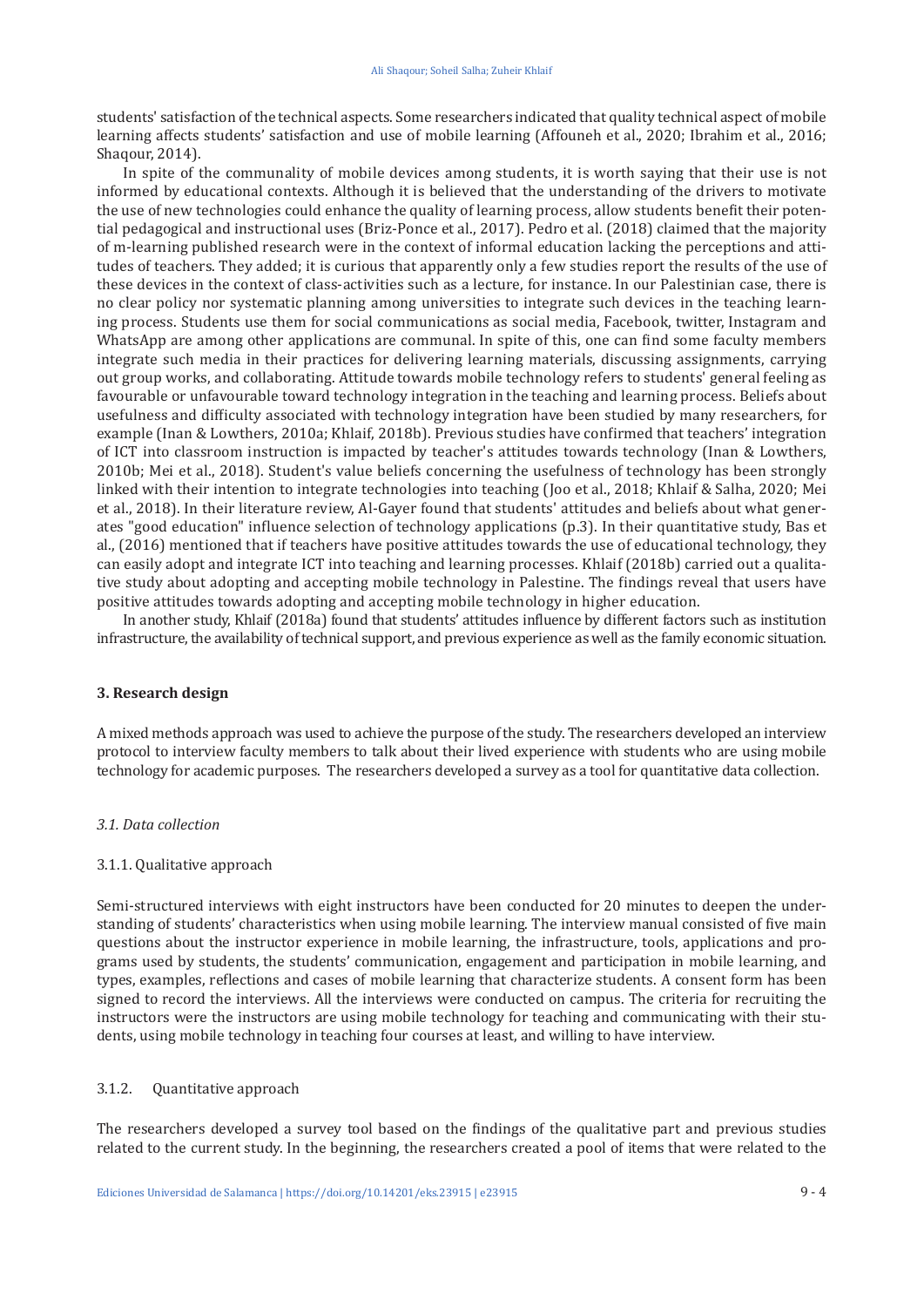present study from the qualitative findings and previous studies. The second step was to arrange the items into categories. After building the survey, four experts were invited to review the tool to ensure the clarity of the items and their wording.

The questionnaire consisted of two sections; the first section consisted of personal data about student's gender and academic level, while the second section consisted of 18 items, of five-point Likert scale items consisting of responses "strongly agree", "agree", "neutral", "disagree" and "strongly disagree". The items formed four themes namely: availability (5 items), capability (3 items), attitudes (6 items), and application (3 items). This variation in the number of items of each theme was an attempt to ensure that the diverse aspects of each of the themes were covered by the questionnaire.

The questionnaire was presented to four experts in education and higher education to validate the content of the survey and the clarity of the items. In addition, the questionnaire reliability coefficient was calculated by using Alpha Cronbach and it was (0.83) which is suitable for scientific research purposes.

# *3.2. Population of the study*

The population of quantitative part consisted of all the students at Faculty of Educational Sciences and Teachers preparation, for the scholastic year 2016/2017. The total number of students was (612) according to deanship of registration and admission.

# *3.3. Study Sample*

The sample of the study was random. It consisted of (214) students from the whole population (12). The percent of students' sample was (35%) from whole population. Tables (1- 2) show the sample distribution in accordance with students' independent variables.

#### *3.4. Data analysis*

#### 3.4.1. Qualitative data

All the recordings were transcribed by the researchers and send back to the instructors to edit or add more information. A thematic analysis used for data analysis from all instructors' responses. Through thematic analysis the researchers analyse, classify, and designed patterns of the data collected by a qualitative approach. Therefore, the researchers followed the Braun and Clarke procedures in data analysis.

| Gender | Frequency | Percentage % |
|--------|-----------|--------------|
| Male   | 35        | 16.4         |
| Female | 179       | 83.6         |
| Total  | 214       | 100          |

#### Table 1. Distribution of sample according to Gender

|  | Table 2. Distribution of sample according to Academic level |  |
|--|-------------------------------------------------------------|--|
|--|-------------------------------------------------------------|--|

| <b>Academic level</b> | Frequency | Percentage % |
|-----------------------|-----------|--------------|
| 1st year              | 17        | 7.9          |
| 2nd year              | 36        | 16.8         |
| 3rd year              | 40        | 18.7         |
| 4th year              | 121       | 56.5         |
| Total                 | 214       | 100.0        |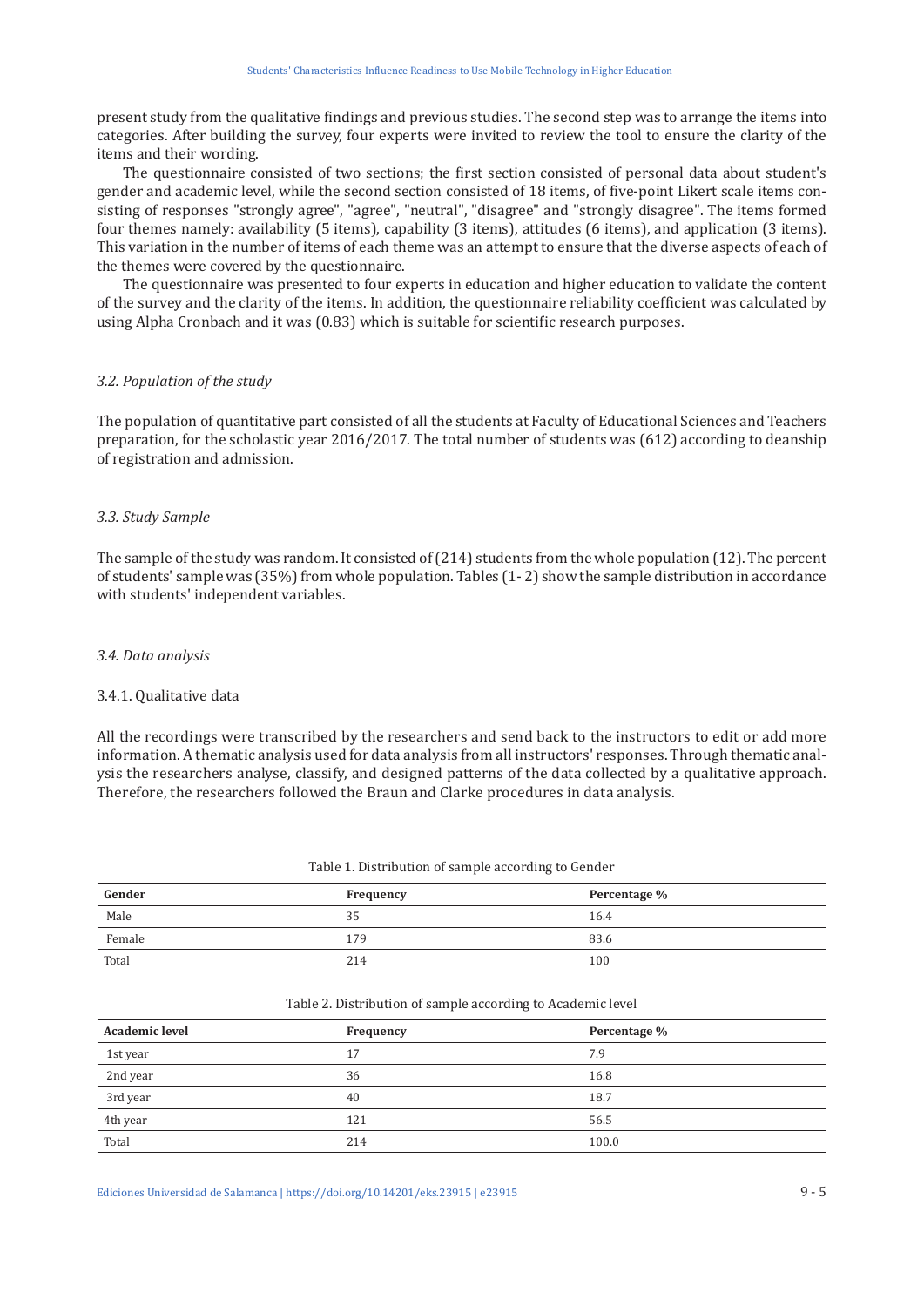Based on the literature review, the researchers were categorized the findings in into four categories which were used to develop the quantitative instrument. 612 invitations were sent to the students, and 214 responds were received.

# 3.4.2. Quantitative analysis

SPSS 23 was used in the statistical analysis of the data after finding the validity of the items of each dimension of the survey. Means, frequency, percentages, and the standard deviations to estimate the students' responses and total score of each item were calculated to describe the four themes' characteristics of students' readiness to use mobile technology as follows; T-Test for Independent samples to test the hypotheses of gender, and one-way analysis of variance (ANOVA) were calculated to test the hypotheses of the academic level.

#### 3.4.3. Trustworthiness

A version of the transcribed audio was sent to the participants to read, edit, and add, but nothing has been edited. The researchers analysed the data from the instructors' responses individually. Each one of the researchers shared the themes with each other. the researchers discussed to achieve agreement on the final themes. The agreement ratio among them was 85%.

# 3.4.4. Reliability and validity of the instruments

A pilot study was conducted with 40 students to check the reliability and validity of the tool. The research design was a descriptive and analytical design as it suited the study purposes. Emails were sent to the students inviting them to participate in the study and an attached letter was sent to the students to inform them about the purpose of the study, participating in the study was voluntary, students could withdraw from the study any time, and the participation in the study was anonymous.

| <b>Dimensions</b> | <b>Reliability coefficients</b> |
|-------------------|---------------------------------|
| Availability      | 0.78                            |
| Capability        | 0.73                            |
| Attitudes         | 0.79                            |
| Application       | 0.74                            |
| Total degree      | 0.83                            |

Table 3. Reliability coefficients for study domains and the total degree

Table (3) shows the reliability coefficients for study domains and the total degree

# **4. Findings**

# *4.1. Findings Qualitative findings*

Eight instructors from different faculties were interviewed to identify university students' readiness to use mobile learning. The interviews focused on the infrastructure of internet in the university, the students' engagement in mobile learning and the types of mobile learning at the university. The instructors reported that internet is available for students in all the places and the students used their laptops, smart phones to access Zajel, social media and databases. Students submit some of their tasks and homework through Moodle easily and the teachers provide the feedback by the same way. The students participated and engaged highly in mobile learning as they discussed the instructors and each other in Moodle forums and social media closed groups. The social media maximize the level of communication among students as they react to every instructions and comments posted by their instructor or their colleagues. Instructors from the faculty of Engineering stated, "students used different software in programming in addition to the familiar cases of mobile learning, this software are available on the university intranet". Different interviewees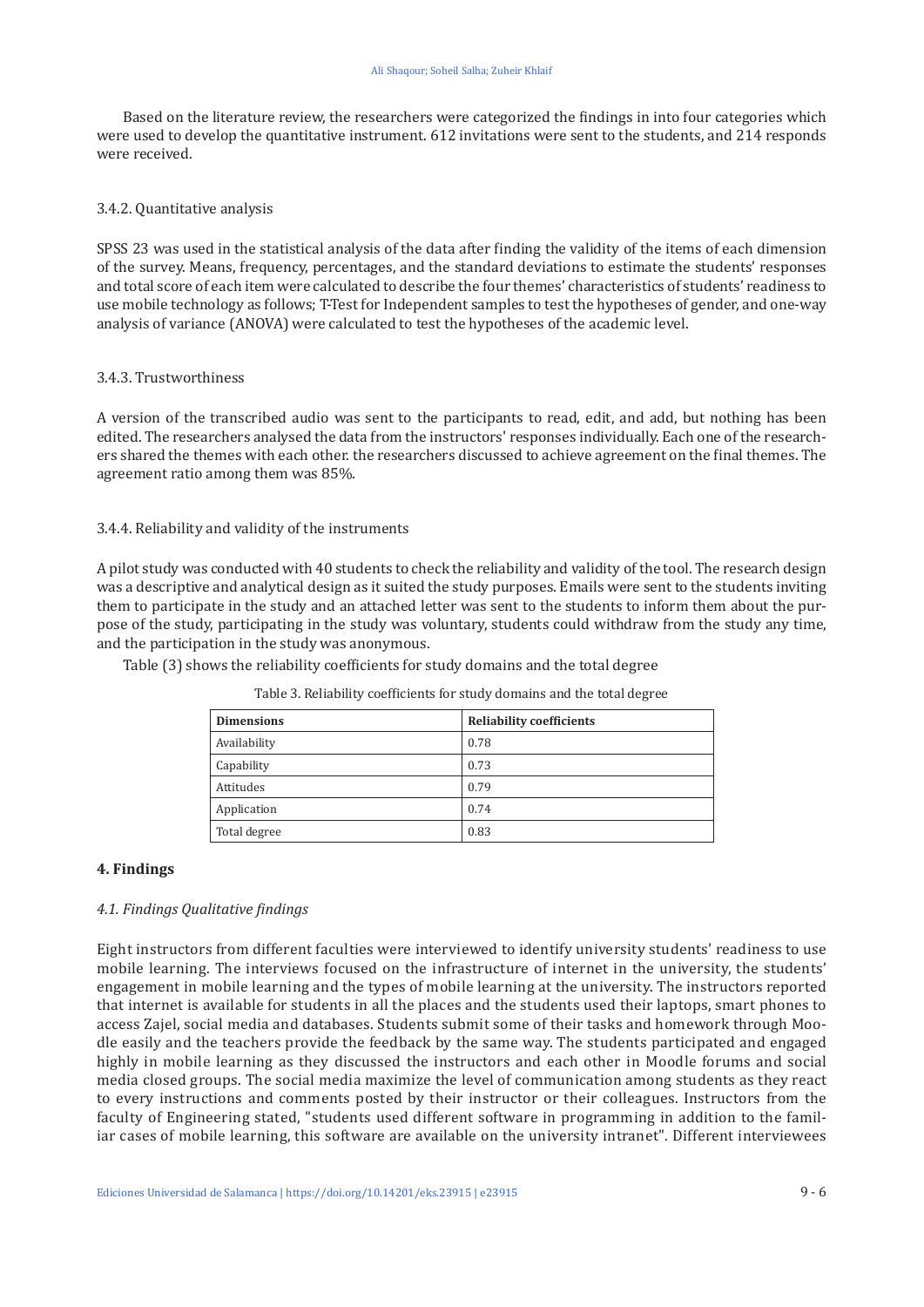mentioned the students use databases for learning and research. An instructor said "Now it is easy for students to download from famous international publishers like springer and sage, they keep themselves updated and fresh"

# *4.2. Quantitative findings*

*Research question 1: What is the students' readiness to use mobile technology at An-Najah National University?*

# 4.2.1. Availability of mobile technology

Table (4) shows the results of the first theme; the availability of mobile technology, it indicates that (42.1%) of respondents reported that they can access internet inside the university, while (4.7 %) of the respondents face difficulty in accessing the internet inside the university. While university's students support for using educational application was ranged between the availability of such support and unavailability, according to students' respondents. This result might be an indication of using educational application informally by students. On the other hand, both university library and teachers' support in providing students of learning resources were admitted by about half of the respondents. But respondents didn't clearly confirm that their university assisted them in having free applications. Such results are normal in cases of using new technologies independently without clear strategies and planning. The above results confirmed the researchers' claim about the lack of clear policy and systematic planning among universities in Palestine to integrate mobile technology in the teaching learning process. The results are also similar to what Pedro et. al. (2018), claimed about the majority of m-learning published research which were in the context of informal education context lacking the perceptions and attitudes of teachers.

|                                                                                          | <b>Strongly agree</b> |               | Agree |               | <b>Neutral</b> |               | <b>Disagree</b> |               | <b>Strongly disagree</b> |               |
|------------------------------------------------------------------------------------------|-----------------------|---------------|-------|---------------|----------------|---------------|-----------------|---------------|--------------------------|---------------|
| Item                                                                                     | Freq.                 | $\frac{0}{0}$ | Freq. | $\frac{0}{0}$ | Freq.          | $\frac{0}{0}$ | Freq.           | $\frac{0}{0}$ | Freq.                    | $\frac{0}{0}$ |
| I can access internet<br>easily inside the<br>university.                                | 10                    | 4.7           | 21    | 9.8           | 33             | 15.4          | 60              | 28.0          | 90                       | 42.1          |
| The university<br>supports students<br>in using computer<br>applications for<br>learning | 26                    | 12.1          | 57    | 26.6          | 68             | 31.8          | 43              | 20.1          | 20                       | 9.3           |
| I depend on learning<br>resources provided by<br>university library                      | 23                    | 10.7          | 46    | 21.5          | 66             | 30.8          | 49              | 22.9          | 30                       | 14.0          |
| I depend on learning<br>resources provided by<br>teachers                                | 55                    | 25.7          | 58    | 27.1          | 72             | 33.6          | 22              | 10.3          | $\overline{7}$           | 3.3           |
| I benefit from free<br>programs and<br>applications provided<br>by the University        | 19                    | 8.9           | 49    | 22.9          | 68             | 31.8          | 43              | 20.1          | 35                       | 16.4          |

Table 4. Frequencies & percentages of the availability of mobile technology

# 4.2.2. Students' capability to use technology

The following three item table (Table 5), of students' capability to use mobile technology indicates that almost half of the respondents didn't agree of additional costs caused by using internet. This is due to the continuous reduction of internet services fees of provided companies, and higher education institutions should benefit from this low cost of services in their technology integration. For students' capability of learning new applications by themselves, about 66% of the respondents agree that they could independently learn to use new applications, and about half of the respondents (45.3%) agree that their teachers help them in developing their technological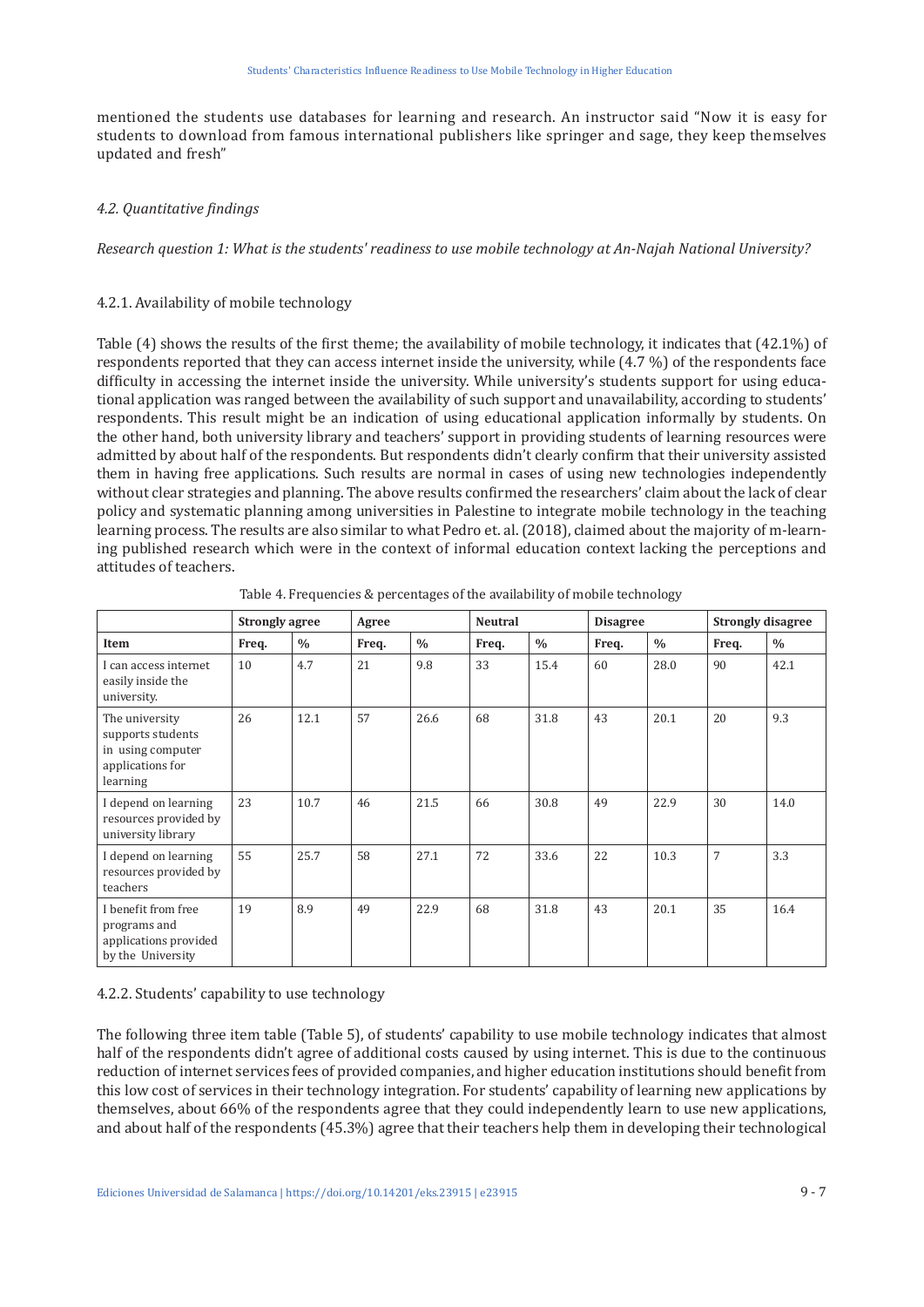skills. Such results should be considered as "facilitating conditions" (Mutlu, 2017), for higher education institutions to integrate mobile technology in their practices.

|                                                                           | <b>Strongly agree</b> |               | Agree |               | <b>Neutral</b> |               | <b>Disagree</b> |               |       | <b>Strongly disagree</b> |
|---------------------------------------------------------------------------|-----------------------|---------------|-------|---------------|----------------|---------------|-----------------|---------------|-------|--------------------------|
| Item                                                                      | Freq.                 | $\frac{0}{0}$ | Freq. | $\frac{0}{0}$ | Freq.          | $\frac{0}{0}$ | Freq.           | $\frac{0}{0}$ | Freq. | $\frac{0}{0}$            |
| Using internet is additional<br>financial issue.                          | 20                    | 9.3           | 27    | 12.6          | 66             | 30.8          | 55              | 25.7          | 46    | 21.5                     |
| I don't face any difficulties<br>in learning new computer<br>applications | 77                    | 36.0          | 65    | 30.4          | 40             | 18.7          | 22              | 10.3          | 10    | 4.7                      |
| University teachers help me in<br>developing my technological skills      | 36                    | 16.0          | 61    | 28.5          | 63             | 29.4          | 29              | 13.6          | 25    | 11.7                     |

Table 5 . Frequencies and percentages of students' capability to use mobile technology

# 4.2.3. Students' attitudes towards using technology

As shown in (Table 6), Self-confidence in both using social media tools (item 1), and following up application updates (item 2), indicate respondents' positive attitudes towards mobile technology applications as 63.1% of these respondents consider themselves as good users of social media tools, which are the predominant tools of mobile technology. And about 38.3% of respondents consider themselves as good followers of application updates. The respondents (58.8%) admitted that computer applications enhance communications, this is justified as university students as well as other individuals of the same age digital generation using technology in a regular basis. In addition, about half of the respondents claim that the use of technology increases students' self-confidence. And lastly, more than half of the respondents consider the use of computer applications essential for both their daily lives and for their university lives. These results justify Shaqour's claim (2014), which

considered mobile technology as a part of the lives of the young generation including students.

|                                                                                         | <b>Strongly agree</b> |               | Agree |               | <b>Neutral</b> |               | <b>Disagree</b> |               |       | <b>Strongly disagree</b> |
|-----------------------------------------------------------------------------------------|-----------------------|---------------|-------|---------------|----------------|---------------|-----------------|---------------|-------|--------------------------|
| Item                                                                                    | Freq.                 | $\frac{0}{0}$ | Freq. | $\frac{0}{0}$ | Freq.          | $\frac{0}{0}$ | Freq.           | $\frac{0}{0}$ | Freq. | $\frac{0}{0}$            |
| I consider myself a good user of<br>social media tools                                  | 61                    | 28.5          | 74    | 34.6          | 54             | 25.2          | 12              | 5.6           | 13    | 6.1                      |
| I consider myself a good follower<br>for any updates of computer<br>applications domain | 34                    | 15.9          | 48    | 22.4          | 84             | 39.3          | 37              | 17.3          | 11    | 5.1                      |
| Computer application provides<br>active social means of<br>communication                | 51                    | 23.8          | 75    | 35.0          | 63             | 29.4          | 22              | 10.3          | 3     | 1.4                      |
| Using computer applications<br>increase my selfconfidence                               | 34                    | 15.9          | 81    | 37.4          | 71             | 33.2          | 22              | 10.3          | 7     | 3.3                      |
| Using computer applications is<br>essential in my daily life                            | 52                    | 24.3          | 66    | 30.8          | 69             | 32.2          | 19              | 8.9           | 8     | 3.7                      |
| Using computer applications is<br>essential in my university life                       | 66                    | 30.8          | 59    | 27.6          | 67             | 31.3          | 16              | 7.5           | 6     | 2.8                      |

Table 6. Frequencies & percentages of students' attitudes towards using mobile technology

# 4.2.4. The nature of technology applications

Table (7) includes the responses of 4 items of the nature of technology applications. 40.5% of the respondents had not decide whether computer applications are social and economic means or not, while 38.8% agreed that they are. Students were also meant to follow-up university news and announcements and to be updated of their study programs, these were clear through their responses of the two other items related to following university website as 55.6 % of respondents agreed that they followed this website, and 72.4% agreed the followed-up the university portal and Zajel.

*Research question 2: Are there any statistical differences at (α=0.05) in students' readiness to use mobile technology at An-Najah National University due to Gender?*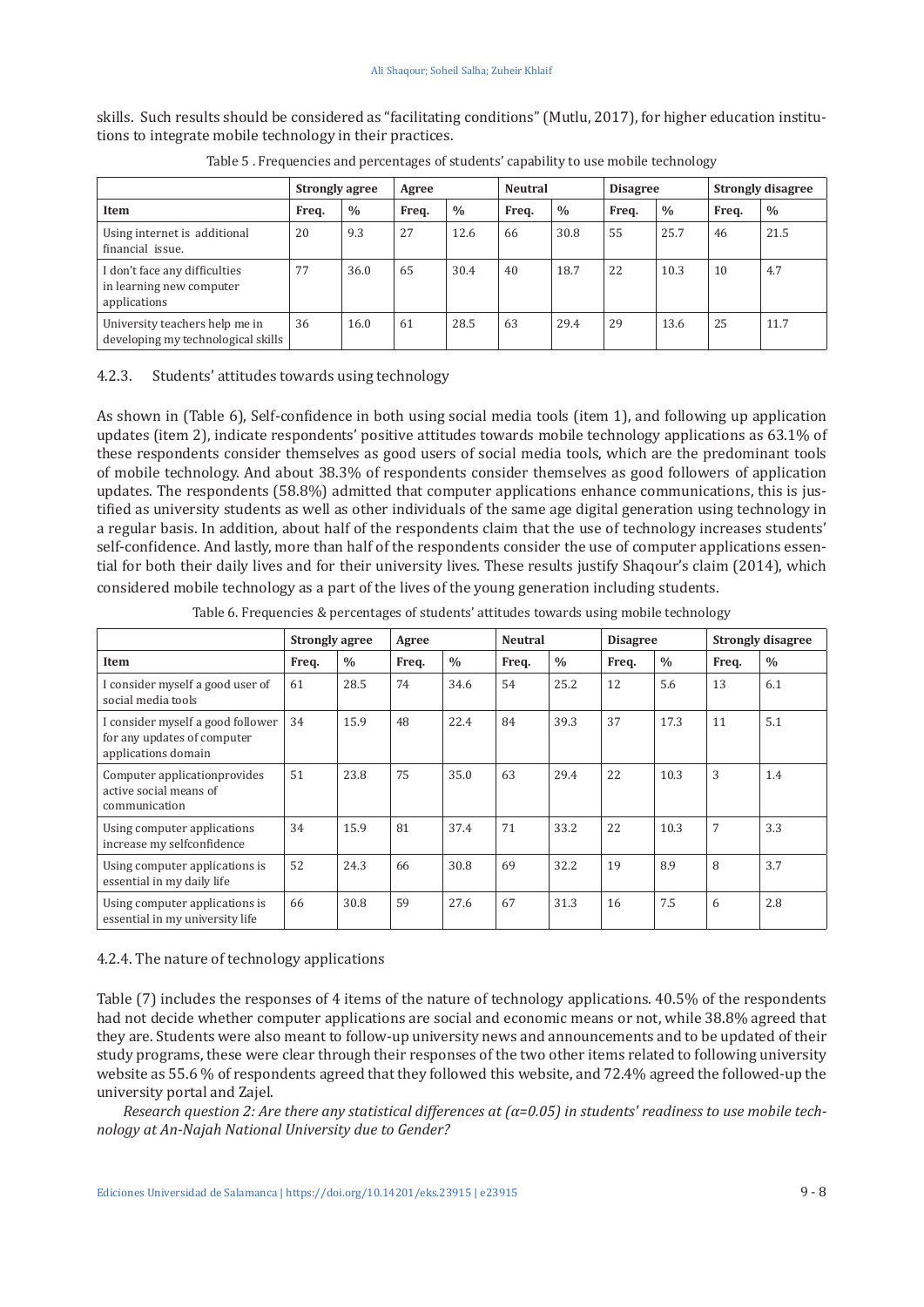|                                                                                 | Strongly agree |               | Agree |               | <b>Neutral</b> |               | <b>Disagree</b> |               |       | <b>Strongly disagree</b> |
|---------------------------------------------------------------------------------|----------------|---------------|-------|---------------|----------------|---------------|-----------------|---------------|-------|--------------------------|
| Item                                                                            | Freq.          | $\frac{0}{0}$ | Freq. | $\frac{0}{0}$ | Freq.          | $\frac{0}{0}$ | Freq.           | $\frac{0}{0}$ | Freq. | $\frac{0}{0}$            |
| Computer application<br>provides means of social and<br>comercial communication | 37             | 17.3          | 46    | 21.5          | 87             | 40.5          | 28              | 13.1          | 16    | 7.5                      |
| Computer applications<br>ssist me in having additional<br>learning resources    | 81             | 37.9          | 74    | 34.6          | 44             | 20.6          | 9               | 4.2           | 6     | 2.8                      |
| I follow university website                                                     | 53             | 24.8          | 66    | 30.8          | 58             | 27.1          | 22              | 10.3          | 15    | 7.0                      |
| I follow Zajel (AnNajah<br>University Academic Portal)                          | 94             | 43.9          | 61    | 28.5          | 40             | 18.7          | 11              | 5.1           | 8     | 3.7                      |

Table 7. Frequencies & percentages of the nature of technology applications

The researchers used T-test to examine the hypothesis. Table (8) shows the results.

Table (8) shows that there are statistical differences at  $(\alpha=0.05)$  in students' readiness to use mobile technology due to Gender, in favour of females.

Table 8. Means, standard deviations and t-test of students' readiness to use mobile technology due to Gender.

| Gender | N                   | Mean | S.D  | D.F | T-value |       |
|--------|---------------------|------|------|-----|---------|-------|
| Male   | $\sim$ $\sim$<br>აა | 3.49 | 0.84 | 212 | 2.4352  | 0.016 |
| Female | 179                 | 3.91 | 0.95 |     |         |       |

p<.05

*Research question 3: Are there any statistical differences at (α=0.05) in students' readiness to use mobile technology at An-Najah National University due to Academic level?*

The researchers used One Way ANOVA the hypothesis. Table (9) shows the results.

Table (9) shows that there is no statistical differences at  $(\alpha=0.05)$  in students' readiness to use mobile technology due to academic level.

Table 9. One Way ANOVA of students' readiness to use mobile technology due to Academic level

| <b>Source of Variation   Sum of Squares</b> |       | D.F | <b>Mean Square</b> | F-value | Р.    |
|---------------------------------------------|-------|-----|--------------------|---------|-------|
| Between groups                              | 0.120 |     | 0.040              | 1.166   | 0.324 |
| Within groups                               | 7.219 | 210 | 0.034              |         |       |
| Total                                       | 7.339 | 213 |                    |         |       |

p<.05

#### **5. Discussion**

This study investigated four themes, which the researchers believe to influence mobile technology readiness to use in higher education, namely the availability of this technology, their capability to use it, their attitudes towards using it, and the nature of this technology applications. In order to explore the factors influencing the students' readiness on individual levels to use mobile technology for academic purposes in higher education in accordance to the above four themes, participants answered a questionnaire developed by the researchers.

 Although mobile technology is common among Palestinian adults especially students of higher education, it is still in its infant stage in Palestinian education system which is congruent with Shraim's study (2014). These students' usually use their mobile devices for communication rather than for educational purposes. According to the Palestinian Central Bureau of Statistics (2017), that the majority of households in Palestine have a mobile phone with a percentage of 96.6%, while 51.7% of households in Palestine have internet access.

Students' responses to the four themes' items explained that the road of benefitting from mobile technology in their university study is almost paved which consistent with Huang (2014). Moreover, Zhang et al. (2020) confirmed that university students tend to have more diverse information needs and use their mobiles in various learning related activities.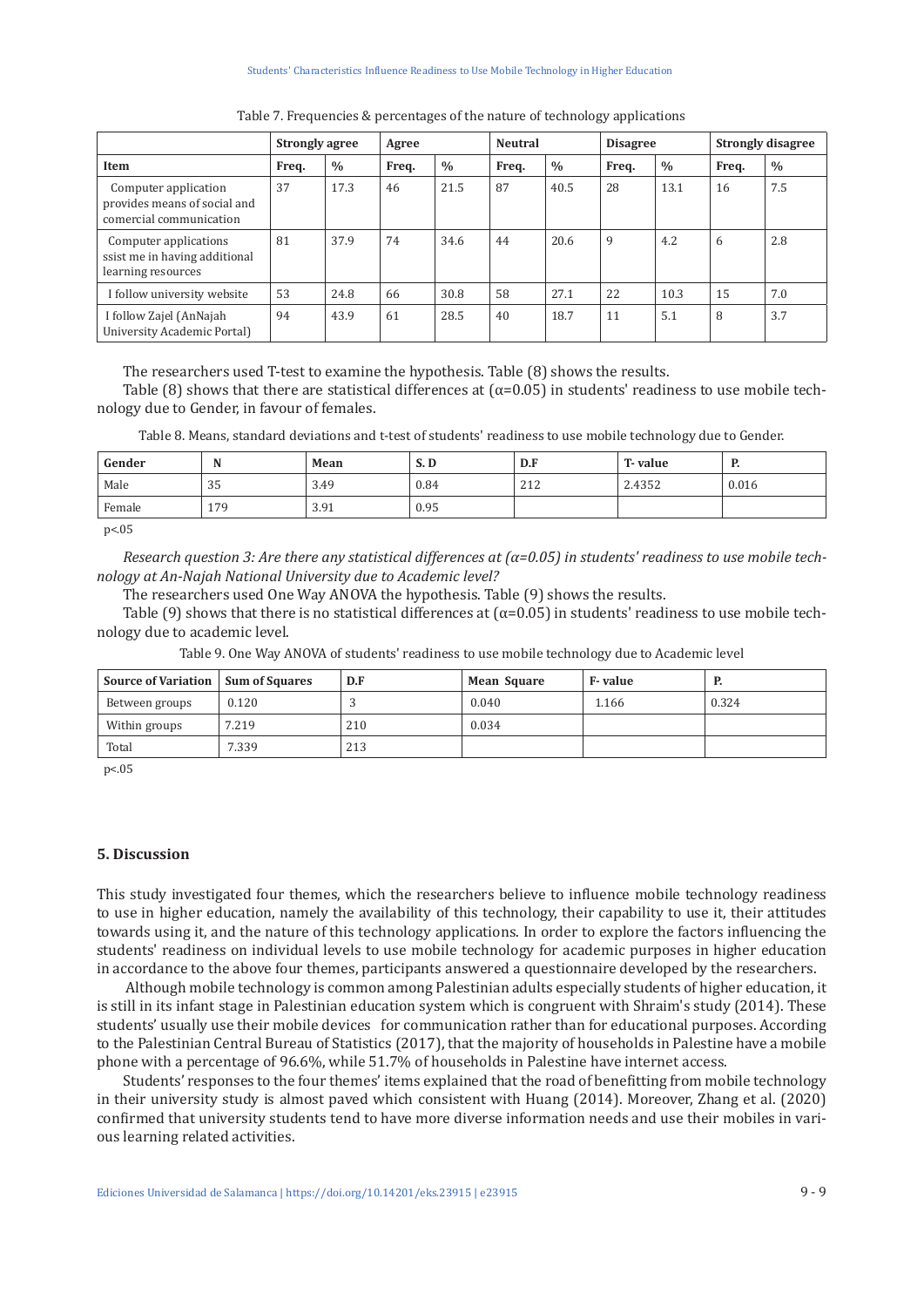Students in the study showed their capabilities to use this technology, as they could learn new applications on individual bases, they are willing to follow-up technology updates and they continued using mobile applications independently which is partially consistent with the study of Lai and Hong (2015). Although there was no planed technology integration in the academic life of students, they showed their interest in following up their teachers' announcements and their university's news through the university website and portal. This study showed respondents had personal innovativeness and were ready embrace mobile technology as an integral part of their learning process.

This is a positive indication that enables the university administration to move the context of using mobile technology from personal, independent and informal form to a more formal one. This move requires the university administration to plan strategically to integrate such technology in its practices (Kaliisa et al., 2019).

#### *5.1. Limitations of the Study*

The current study has two limitations. The first one is related to the design of the study specifically recruiting the participants, since it depends only on one university. In addition, the study depended on self-reported tools for data collection. It should have different tools and to take the lecturers at the university into consideration. One of the other tools is focus group sessions for students, parents and staff from different universities. The study should be replicated in different context and use different tools for data collection, different contexts, and recruit many participants from different backgrounds as much as possible in order to allow results for generalization.

#### *5.2. Conclusions*

The current study presented students in higher education institution perceptions about the characteristics influencing readiness to use mobile technology integration in higher education. A quantitative approach was used to explore to what extent the students are ready to use this advance technology in their university life. The findings of the study revealed four dimensions including availability of technology, capability, attitudes, and applications that use for technology integration.

Students use technology to support their classroom activities through communicating with colleagues and look for additional resources as well as to communicate with the instructors.

The findings of the recent study could guide the decision-makers in the higher education institutions in Palestine to design workshops and programs to encourage students to register at universities. He relationship officers at the higher education institutions should arrange field trips to the schools and meet the high school students to talk about the life of higher education. In addition, the administrations of the higher education institutions should encourage students to bring their own devices to use on campus to access to different services that are related to their program of study.

#### **References**

- Affouneh, S., Salha, S., & Khlaif, Z. N. (2020). Designing Quality E-Learning Environments for Emergency Remote Teaching in Coronavirus Crisis. *Interdiscip. J. Virtual Learn. Med. Sc.*, *11*(2), 1–3. [https://doi.org/10.30476/](https://doi.org/10.30476/ijvlms.2020.86120.1033) [ijvlms.2020.86120.1033](https://doi.org/10.30476/ijvlms.2020.86120.1033)
- Ahmad, T. (2019). Undergraduate mobile phone use in the Caribbean: Implications for teaching and learning in an academic setting. *J. Res. Innov. Teach. Learn., 13*(2), 191–210.<https://doi.org/10.1108/jrit-01-2019-0001>
- ALECSO. (2008). Plan for the development of education in the Arab countries. Education Development Plan in the Arab world. The Arab League Educational, Cultural and Scientific Organization, Tunisia, Tunis.
- Bas, G., Kubiatko, M., & Murat, A. (2016). Teachers' perceptions towards ICTs in teaching-learning process: Scale validity and reliability study. *Comput. Hum. Behav.*, *61*, 176e185. [https://doi.org/10.1016/j.](https://doi.org/10.1016/j.chb.2016.03.022) [chb.2016.03.022](https://doi.org/10.1016/j.chb.2016.03.022)
- Boticki, I., Barisic, A., Martin, S., & Drljevic, N. (2013). Teaching and learning computer science sorting algorithms with mobile devices: A case study. *Comput. Appl. Eng. Educ.*, *21*(S1), E41–E50. [https://doi.org/10.1002/](https://doi.org/10.1002/cae.21561) [cae.21561](https://doi.org/10.1002/cae.21561)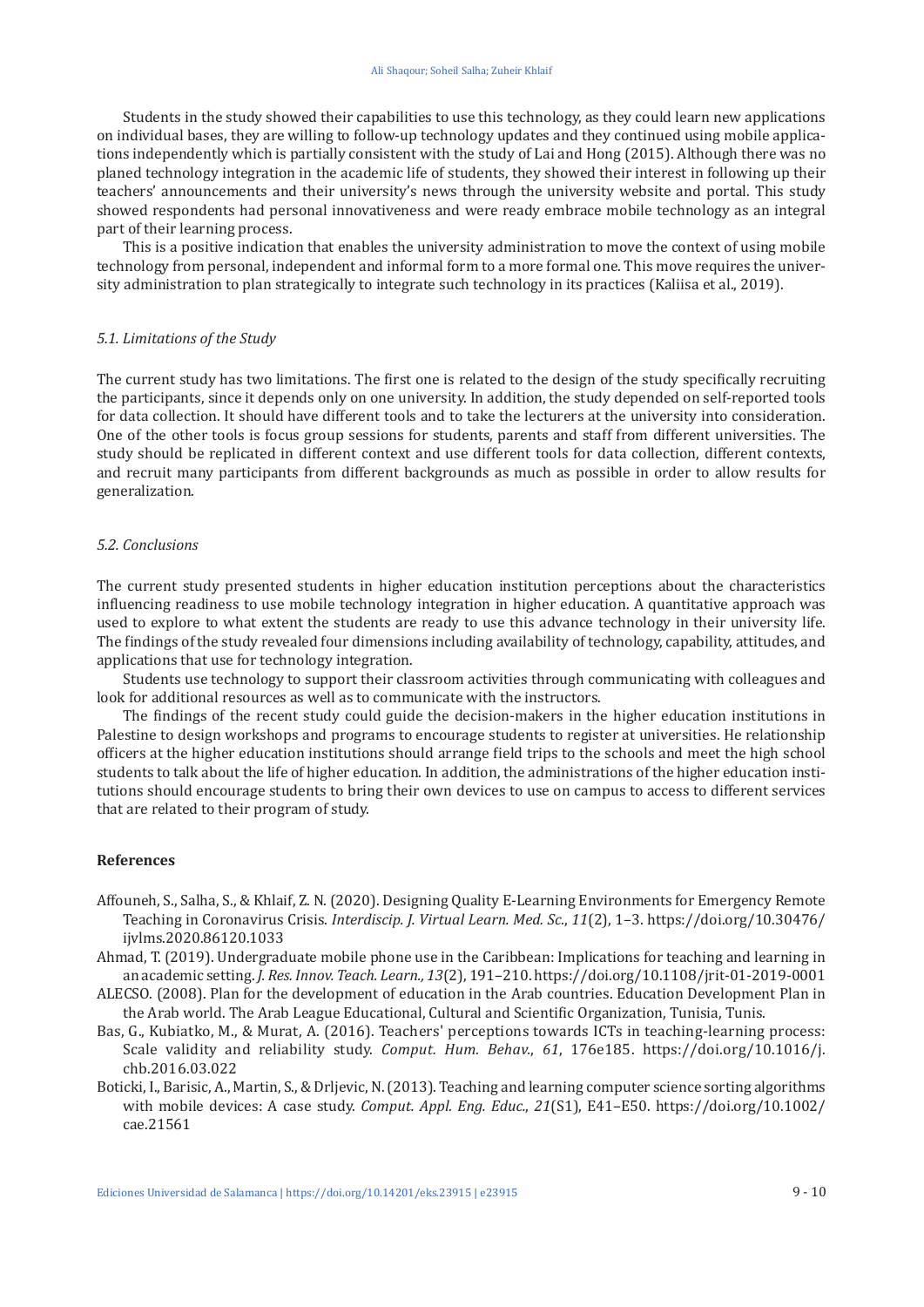- Briz-Ponce, L., Pereira, A., Carvalho, L., Juanes-Méndez, J. A., & García-Peñalvo, F. J. (2017). Learning with mobile technologies – Students' behavior. *Comput. Hum. Behav.*, *72*, 612–620. [https://doi.org/10.1016/j.](https://doi.org/10.1016/j.chb.2016.05.027) [chb.2016.05.027](https://doi.org/10.1016/j.chb.2016.05.027)
- Cheon, J., Lee, S., Crooks, S. M., & Song, J. (2012). An investigation of mobile learning readiness in higher education based on the theory of planned behavior. *Comput. Educ.*, *59*(3), 1054–1064. [https://doi.org/10.1016/j.](https://doi.org/10.1016/j.compedu.2012.04.015) [compedu.2012.04.015](https://doi.org/10.1016/j.compedu.2012.04.015)
- Crompton, H., & Burke, D. (2018). The use of mobile learning in higher education: A systematic review. *Computers & Education*, *123*, 53–64. <https://doi.org/10.1016/j.compedu.2018.04.007>
- Huang, Y. (2014). Empirical analysis on factors impacting mobile learning acceptance in higher engineering education (doctoral dissertation). University of Tennessee.
- Huang, R. T., & Yu, C. L. (2019). Exploring the impact of self-management of learning and personal learning initiative on mobile language learning: A moderated mediation model. *Australas. J. Educ. Technol.*, *35*(3). [https://](https://doi.org/10.14742/ajet.4188) [doi.org/10.14742/ajet.4188](https://doi.org/10.14742/ajet.4188)
- Ibrahim, N., Ayub, A. F. M., & Khambari, M. N. M. (2016). The Predictors of Habitual Behavior in Using Mobile Phone among University Students. *Int. J. New Technol. Res.*, *2*(8), 9–15.
- Inan, F. A., & Lowther, D. L. (2010a). Factors affecting technology integration in K-12 classrooms: A path model. *Educ. Technol. Res. Dev.*, *58*(2), 137–154.<https://doi.org/10.1007/s11423-009-9132-y>
- Inan, F. A., & Lowther, D. L. (2010b). Laptops in the K-12 classrooms: Exploring factors impacting instructional use. *Comput. Educ.*, *55*(3), 937–944.<https://doi.org/10.1016/j.compedu.2010.04.004>
- Joo, Y. J., Park, S., & Lim, E. (2018). Factors influencing preservice teachers' intention to use technology: TPACK, teacher self-efficacy, and technology acceptance model. *J. Educ. Technol. Soc.*, *21*(3), 48–59. [https://doi.](https://doi.org/10.1080/14759390400200188) [org/10.1080/14759390400200188](https://doi.org/10.1080/14759390400200188)
- Kaliisa, R., Palmer, E., & Miller, J. (2019). Mobile learning in higher education: A comparative analysis of developed and developing country contexts. *Brit. J. Educ. Technol.*, *50*(2), 546–561. [https://doi.org/10.1111/](https://doi.org/10.1111/bjet.12583) [bjet.12583](https://doi.org/10.1111/bjet.12583)
- Khlaif, Z. (2018a). Teachers' perceptions of factors affecting their adoption and acceptance of mobile technology in K-12 settings. *Comput. Sch.*, *35*(1), 49–67.<https://doi.org/10.1080/07380569.2018.1428001>
- Khlaif, Z. N. (2018b). Factors influencing teachers' attitudes toward mobile technology integration in K-12. *Technol. Knowl. Learn.*, *23*(1), 161–175.<https://doi.org/10.1007/s10758-017-9311-6>
- Khlaif, Z. N., & Salha, S. (2020). The Unanticipated Educational Challenges of Developing Countries in Covid-19 Crisis: A Brief Report. *Interdiscip. J. Virtual Learn. Med. Sci.*, *11*(2), 130–134. [https://doi.org/10.30476/](https://doi.org/10.30476/IJVLMS.2020.86119.1034) [IJVLMS.2020.86119.1034](https://doi.org/10.30476/IJVLMS.2020.86119.1034)
- Lai, K. W., & Hong, K. S. (2015). Technology use and learning characteristics of students in higher education: Do generational differences exist? *Brit. J. Educ. Technol.*, *46*(4), 725–738. [https://doi.org/10.1111/](https://doi.org/10.1111/bjet.12161) [bjet.12161](https://doi.org/10.1111/bjet.12161)
- Mei, B., Brown, G. T. L., & Teo, T. (2018). Toward an understanding of preservice English as a foreign language teachers' acceptance of computer-assisted language learning 2.0 in the People's Republic of China. *J. Educ. Comput. Res.*, *56*(1), 74–104.<https://doi.org/10.1177/0735633117700144>
- Mutlu, M. H. (2017). Unified theory of acceptance and use of technology: The adoption of mobile messaging application. *Megatrend Revija*, *14*(1), 169–186.<https://doi.org/10.5937/MegRev1701169M>
- Pedro, L. F. M. G., de Oliveira Barbosa, C. M. M., & das Neves Santos, C. M. (2018). A critical review of mobile learning integration in formal educational contexts. *Int. J. Educ. Technol. High. Educ.*, *15*(1), 10. [https://doi.](https://doi.org/10.1186/s41239-018-0091-4) [org/10.1186/s41239-018-0091-4](https://doi.org/10.1186/s41239-018-0091-4)
- Salha, S., Affouneh, S., & Khlaif, Z. N. (2019). Palestinian perspective in digitalization of teacher professional development (TPD). *Comenius Journal*, 28, 41–43.
- Sánchez-Prieto, J. C., Olmos-Migueláñez, S., & García-Peñalvo, F. J. (2017). MLearning and pre-service teachers: An assessment of the behavioral intention using an expanded TAM model. *Comput. Hum. Behav.*, *72*, 644– 654.<https://doi.org/10.1016/j.chb.2016.09.061>
- Shaqour, A. Z. (2014). Students' Readiness towards M-Learning: A Case Study of Pre-Service Teachers in Palestine. *J. Educ. Soc. Res.*, *4*(6), 19–26. <https://doi.org/10.5901/jesr.2014.v4n6p19>
- Sharples, M., Milrad, M., Arnedillo, I., & Vavoula, G. (2009). Mobile Learning: Small devices, Big Issues. In N. Balacheff, S. Ludvigsen, T. d. Jong, A. Lazonder, & S. Barnes (Eds.), *Technology Enhanced Learning: Principles and Products* (pp. 233–249). Heidelberg: Springer. [https://doi.org/10.1007/978-1-4020-9827-7\\_14](https://doi.org/10.1007/978-1-4020-9827-7_14)
- Shraim, K., & Crompton, H. (2015). Perceptions of Using Smart Mobile Devices in Higher Education Teaching: A Case Study from Palestine. *Contemp. Educ. Technol.*, *6*(4), 301–318.<https://doi.org/10.30935/cedtech/6156>